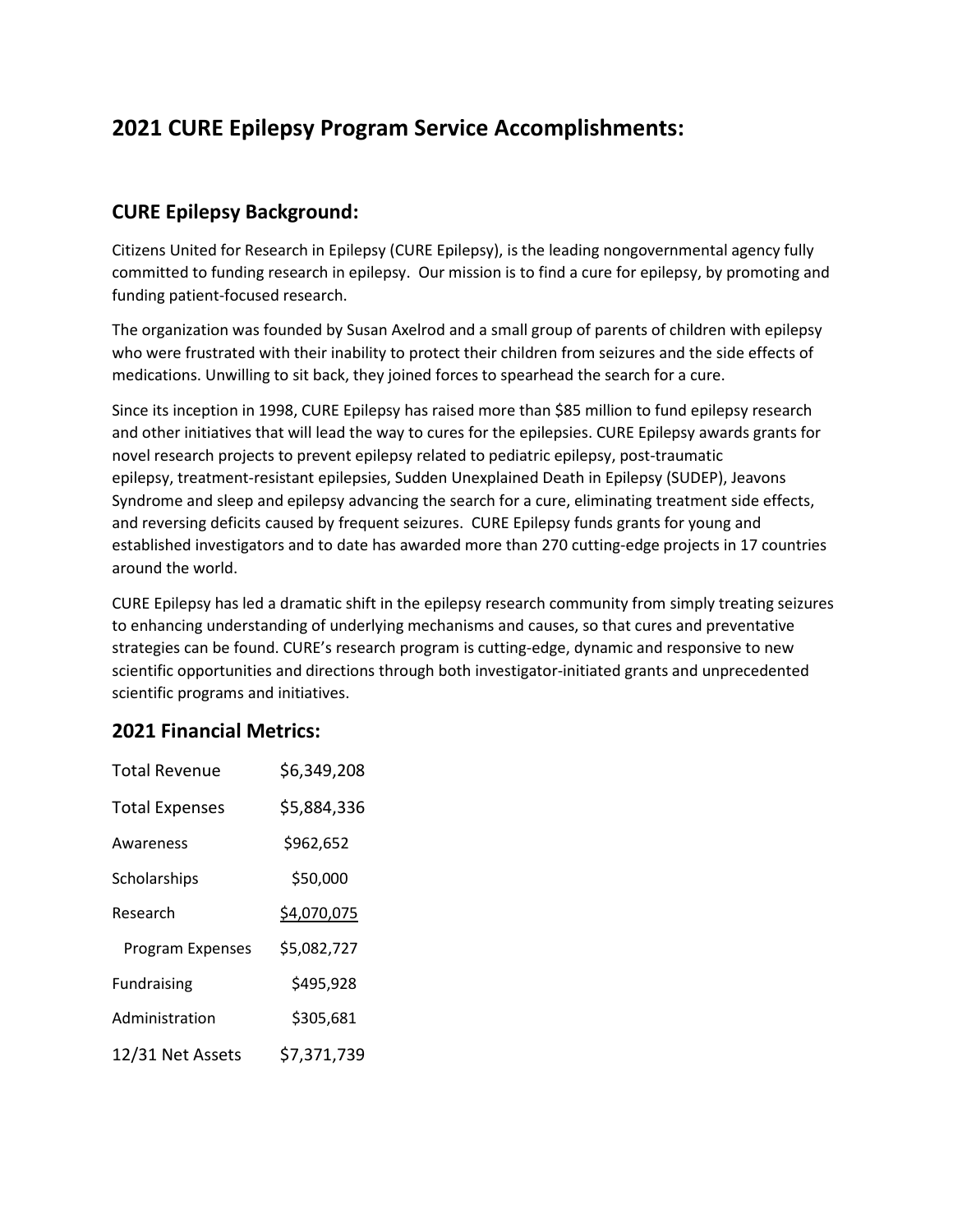## **CURE Officers:**

Beth Dean - Chief Executive Officer Laura Lubbers – Chief Science Officer

John Anderluh – Chief Financial Officer

## **CURE Board of Directors:**

Kelly Cervantes – Chair

Stacey Pigott – Immediate Past Chair

Kathy McKenna – Treasurer

Mike Axelrod – Secretary

Other Board Members – Marilynn Gardner, David Reifman, Lisa Cotton, Shalee Cunneen, Kimberly Borden, Carrie Garman, Matt Schneider & Brian Gorczynski

### **Program Research Focus Areas:**

#### **Epilepsy Genetics Initiative:**

Made possible by a generous contribution from the John and Barbara Vogelstein Foundation, Epilepsy Genetics Initiative (EGI), a Signature Program of CURE Epilepsy, is advancing our understanding of the genetic causes of epilepsy. The vision is to improve the ways we prevent, diagnose, and treat this devastating disease. EGI is an initiative created to bridge the gap between people with epilepsy, clinicians, and researchers, and to advance precision medicine in epilepsy. EGI's centralized database holds the genetic (exome) data of people with epilepsy, and the data will be analyzed and reanalyzed until the cause of the patient's epilepsy is found. Findings will then be reported to the patient's treating physician and the data will be made available to advance cutting-edge research projects.

#### *See "Our Impact/Signature Programs" on our website for further details & findings*

#### **Post-Traumatic Epilepsy:**

With the help of a \$10 million grant from the U.S. Department of Defense, CURE Epilepsy has implemented a research program focusing on post-traumatic epilepsy as a result of traumatic brain injury (TBI). This multi-disciplinary program devotes significant resources towards research benefiting veterans affected by traumatic brain injury (TBI) and resulting post-traumatic epilepsy (PTE). The goal of CURE Epilepsy's PTE Initiative is to establish a multi-center, multi-investigator research team to improve ways to study PTE in a laboratory setting, develop biomarkers, and understand risk factors that will help us predict who will develop PTE following TBI. In this way, we will lay the groundwork for the creation of novel therapies to prevent the development of PTE.

CURE Epilepsy's PTE Initiative assembles thought leaders in the field to address questions with a peerreviewed approach. An External Advisory Council also provides scientific and logistical oversight over the selected investigative team. As science drives the initiative, it adapts to make outcomes as impactful as possible, with the key aim of positively affecting the lives of those affected by TBI and PTE.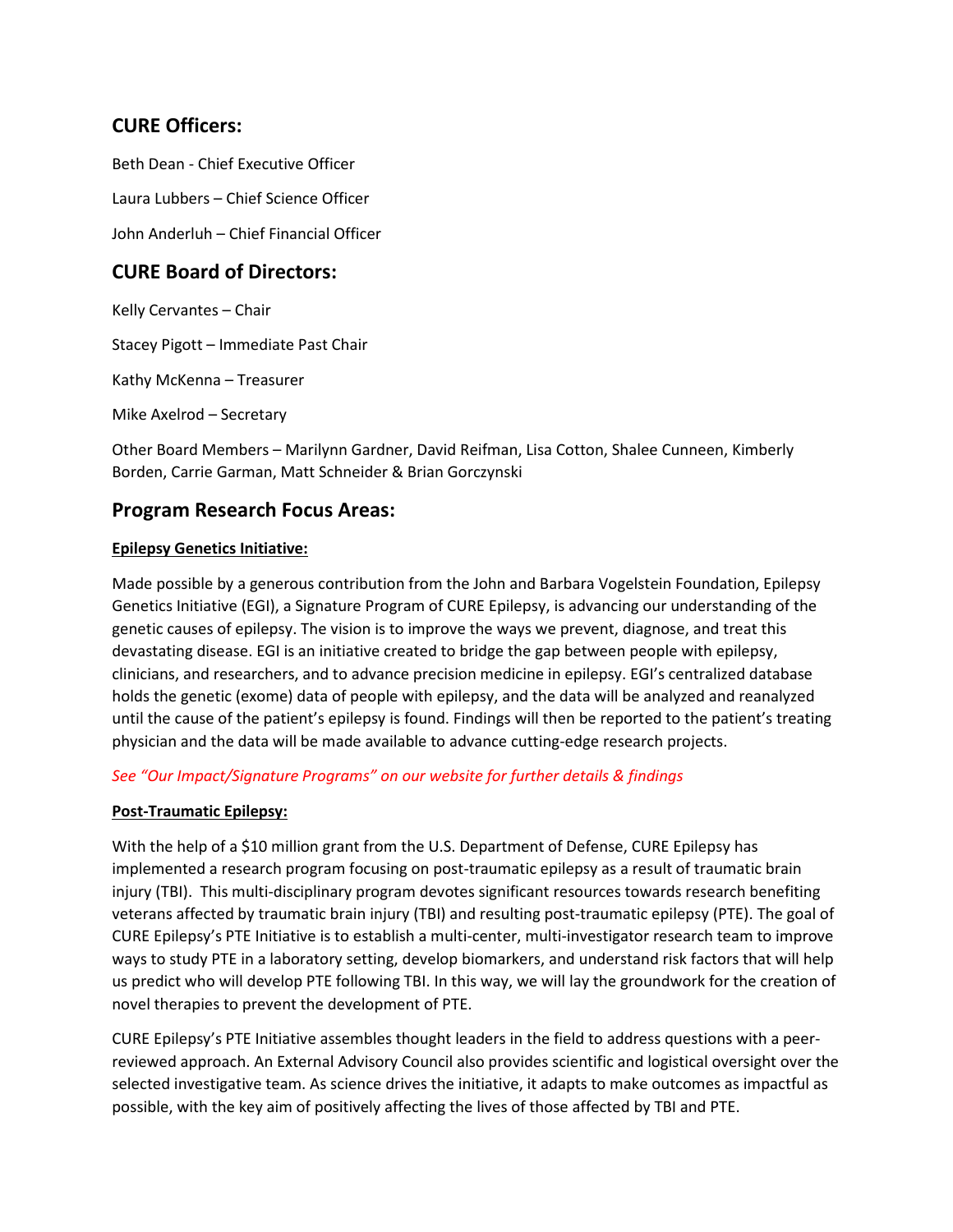#### *See "Our Impact/Signature Programs" on our website for further details & findings*

#### **Sudden Unexpected Death in Epilepsy:**

Sudden Unexpected Death in Epilepsy (SUDEP), which occurs when a seemingly healthy person with epilepsy dies for no known obvious reason, is perhaps the most devastating possible consequence of epilepsy. SUDEP can happen to anyone with epilepsy, although certain individuals are at a greater risk. While certain steps can be taken to reduce this risk, there is a critical need for continued SUDEP research to understand the underlying mechanisms in order to prevent SUDEP.

In response to bereaved families looking for answers, CURE Epilepsy, in 2004, launched the first ever private US research program dedicated to advancing understanding of SUDEP and its prevention. Since this time, CURE Epilepsy has been the leading private funder of SUDEP research, supporting over 40 investigators who have dramatically changed our understanding of this phenomenon. Simultaneously, CURE Epilepsy, in partnership with families, other non-profits and governmental agencies, have created a strong movement driving research, awareness, advocacy and increased funding to tackle this problem. CURE Epilepsy remains committed to unraveling the mysteries of SUDEP. We will continue to work closely with families and the research community to identify pressing needs while pushing for innovative solutions that ultimately lead to SUDEP prevention.

#### *See "Our Research/Signature Programs" on our website for further details & findings*

#### **Infantile Spasms Initiative:**

Infantile spasms are a rare and particularly severe epilepsy syndrome that typically begins within the first year of life. Infantile spasms are characterized by subtle seizures which can have large neurological effects and an atypical EEG pattern; these symptoms can lead to large developmental delays and cognitive and physical deterioration. The exact mechanisms underlying infantile spasms are not completely understood.

Sadly, many primary care doctors and parents alike are not familiar with the signs and symptoms of infantile spasms. So, many children with infantile spasms do not receive treatment during the critical window within the weeks and months after the emergence of symptoms. Many other children do not respond to available treatments for infantile spasms or these treatments have substantial adverse side effects, giving these children a dire prognosis.

CURE Epilepsy has made infantile spasms research an important part of our mission to address gaps in the field. Since 2011, CURE Epilepsy has funded cutting-edge infantile spasms research, and in 2013 awarded grants to a team of investigators through a groundbreaking, multidisciplinary 'team science' initiative to advance front-of-the-line research to find a cure for infantile spasms. Collectively, the investigators studied the basic biology underlying IS, searched for biomarkers as well as novel drug targets, and developed improved treatments.

*See "Our Impact/Signature Programs" on our website for further details & findings*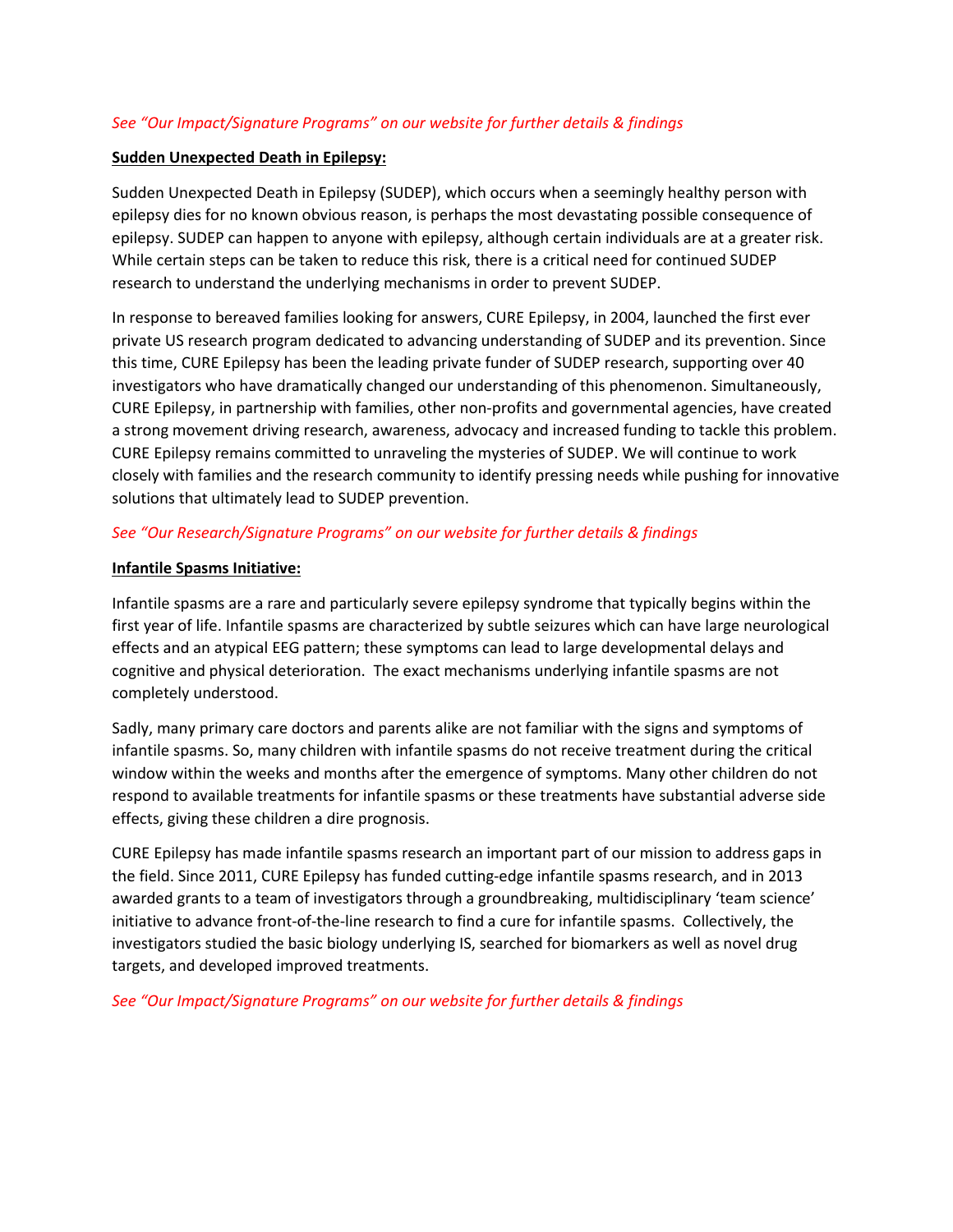### **2021 Research Grant Awards**

In 2021, CURE Epilepsy awarded \$3.0 million in 16 research grants across our portfolio of research opportunities.

**1) CURE Epilepsy Awards**: Two-year, \$250,000 awards focusing on scientific advances that have the potential to truly transform the lives of those affected by epilepsy, with prevention and disease modification as critical goals. Priority areas include: 1) Basic mechanisms of epilepsy, 2) Acquired epilepsies, 3) Pediatric epilepsies, 4) SUDEP, 5) Treatment-resistant epilepsies and 6) Sleep and Epilepsy

## Cardiac and Autonomic Pathological Markers for Arrhythmias and Sudden Unexpected Death in Epilepsy Patients

David Auerbach, PhD

SUNY Upstate Medical University

People with epilepsy are at a high risk of sudden death (e.g., SUDEP). Current SUDEP risk factors are not linked to the proposed biological causes for SUDEP. There is a higher prevalence of cardiac electrical abnormalities in people with epilepsy, and arrhythmias or irregular heart rhythms are reported to precede cases that almost result in SUDEP.

Dr. Auerbach's team will use analytical tools that are well accepted in the cardiac field, but new to the field of epilepsy and SUDEP, to identify epilepsy patient populations at risk of cardiac arrhythmias. Additionally, his team will test whether these tools identify people with epilepsy who later died of SUDEP. The team's long-term goal is to develop a comprehensive SUDEP risk assessment tool based on markers for each of the proposed biological causes of SUDEP, including cardiac arrhythmias.

Dr. Auerbach's grant has been generously funded by The Cameron Boyce Foundation with The CURE Epilepsy Cameron Boyce SUDEP Research Award.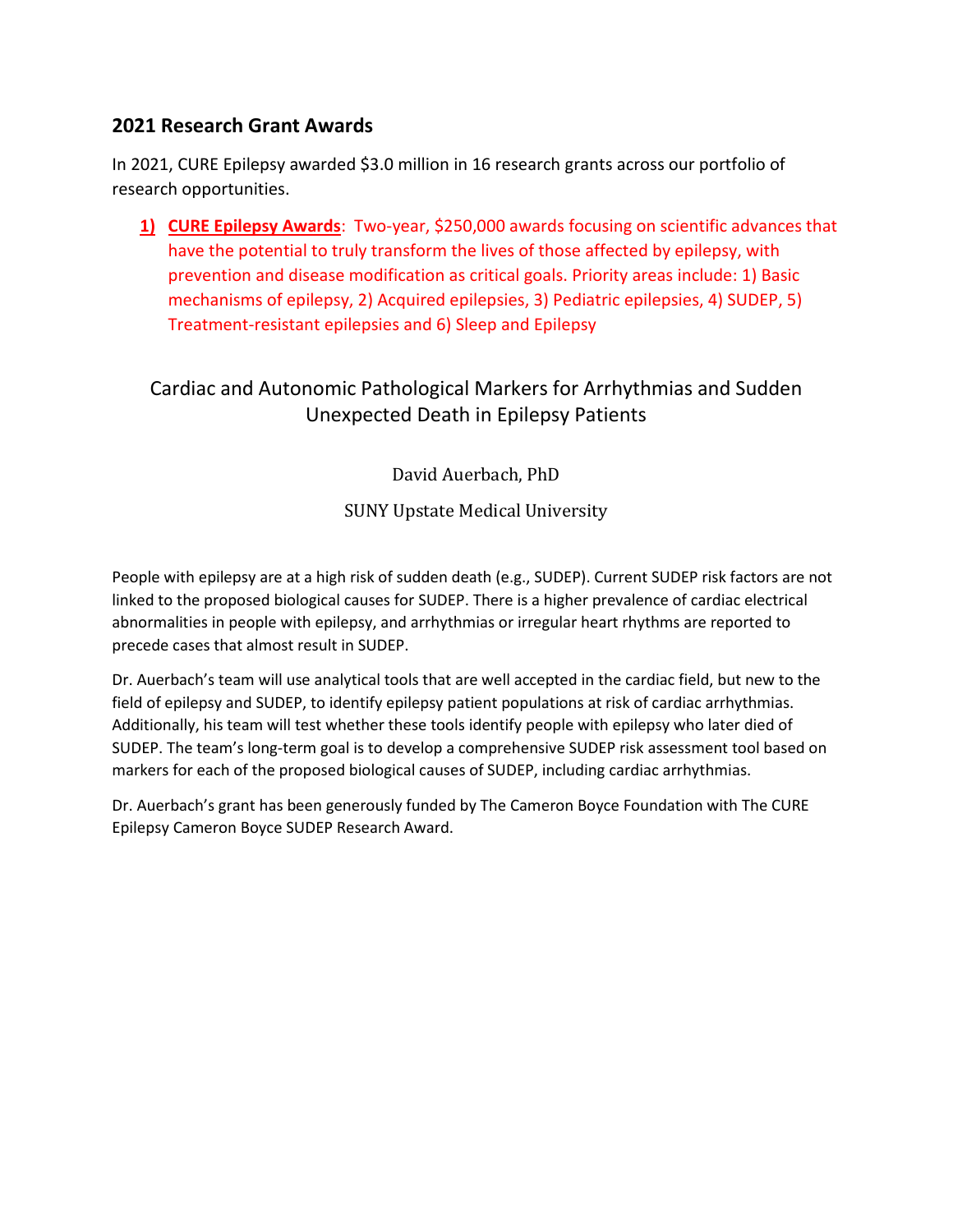## Systems Biology-Derived Treatment of Status Epilepticus and Epileptogenesis After Traumatic Brain Injury

Asla Pitkänen, MD, PhD

#### University of Eastern Finland, Kuopio Campus

Traumatic brain injury (TBI) is a major cause of epilepsy in adults. Gene expression is the process a cell uses to produce the molecule it needs by reading the genetic code written in the DNA.

Dr. Pitkänen and her team studied changes in gene expression in brain tissue from an animal model of TBI. They identified potential drug-like compounds that might reverse or prevent these changes. The goal of this project is to assess whether the most promising of these compounds, either alone or in combination with an anti-seizure treatment, will prevent the development of epilepsy in an animal model of post-traumatic epilepsy. As the seizures in the animal model typically occur during sleep, the team will also assess whether alleviation of sleep disturbances will have an anti-epileptogenic effect.

## Sleep and Epilepsy Interactions – Uncovering Mechanisms

Nigel Pedersen, MD

Emory University

There is a long-recognized link between epilepsy and sleep-wake states. Many patients have seizures that occur at a specific time of day or in relation to sleep or the daytime.

Dr. Pedersen's team is studying whether brain regions that control sleep-wake also control seizures. For this project, the team will directly study electrical activity in parts of the brain that control sleep and wakefulness, and brain regions involved in seizures. They will utilize new methods to determine exactly which brain cell types are involved in this strong relationship between sleep-wake and epilepsy. This work will develop open-source tools for further studies by the epilepsy community, helping to uncover new strategies to treat epilepsy and its comorbidities.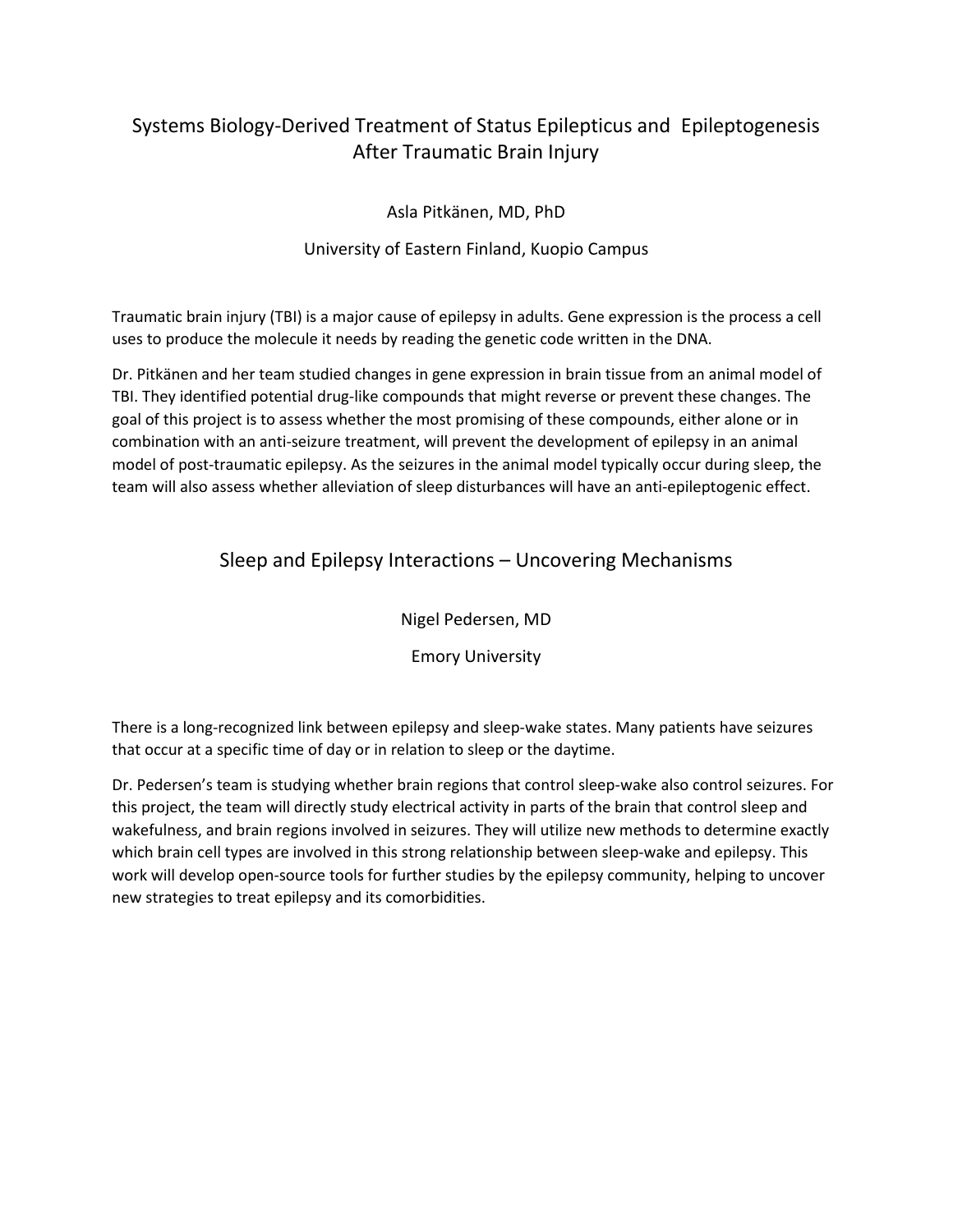## Finding new therapies for epileptic encephalopathies by employing knowledge from rare genetic diseases

Stefan Barakat, MD, PhD

### Erasmus University Medical Center, Rotterdam, the Netherlands

Epileptic encephalopathies are severe genetic disorders resulting in intractable seizures and pronounced developmental delay. Current treatment is mainly supportive and aims to prevent symptoms. Tailored therapies that directly modulate the biological pathways leading to disease, instead of simply repressing symptoms, are urgently needed to improve therapies and possibly find future cures for epileptic encephalopathies.

Dr. Barakat's studies have identified a number of genes involved in biological pathways that were previously not implicated in epilepsy. For this project, his team will use human cell models and zebrafish to develop novel therapies for epileptic encephalopathy by targeting metabolic processes implicated in these pathways.

\_\_\_\_\_\_\_\_\_\_\_\_\_\_\_\_\_\_\_\_\_\_\_\_\_\_\_\_\_\_\_\_\_\_\_\_\_\_\_\_\_\_\_\_\_\_\_\_\_\_\_\_\_\_\_\_\_\_\_\_\_\_\_\_\_\_\_\_\_\_\_\_\_\_\_\_\_\_\_\_\_\_\_\_\_ \_\_\_\_\_\_\_\_\_\_\_\_\_\_\_\_\_\_\_\_\_\_\_\_\_\_\_\_\_\_\_\_\_\_\_\_\_\_\_\_\_\_\_\_\_\_\_\_\_\_\_\_\_\_\_\_\_\_\_\_\_\_\_\_\_\_\_\_\_\_\_\_\_\_\_\_\_\_\_\_\_\_\_\_\_

**2) Taking Flight Awards:** One-year, \$100,000 awards that promote the careers of young epilepsy investigators, allowing development of a research focus independent of their mentor(s).

Predicting Epileptogenesis with Invasive and Non-Invasive Brain Stimulation Evoked High Frequency Oscillations in Humans

Rina Zelmann, PhD

Massachusetts General Hospital

Identification of individuals at risk of developing epilepsy remains a major challenge. Accurate prediction of who will develop epilepsy after a first seizure or brain injury could expediate treatment and prognosis might improve. High frequency oscillations (HFOs), a type of electrical activity in the brain, could potentially be used to identify brain regions responsible for seizure generation and might also be used to predict development of epilepsy. However, HFOs are hard to detection the scalp and are not yet part of routine clinical diagnosis.

Dr. Zelmann proposes to generate HFOs by repeated mild stimulation of the brain through the scalp, which may enhance the ability to detect HFOs. Ultimately, this could pave the way toward a quick and relatively easy test to generate scalp HFOs and help predict epilepsy in outpatient clinics.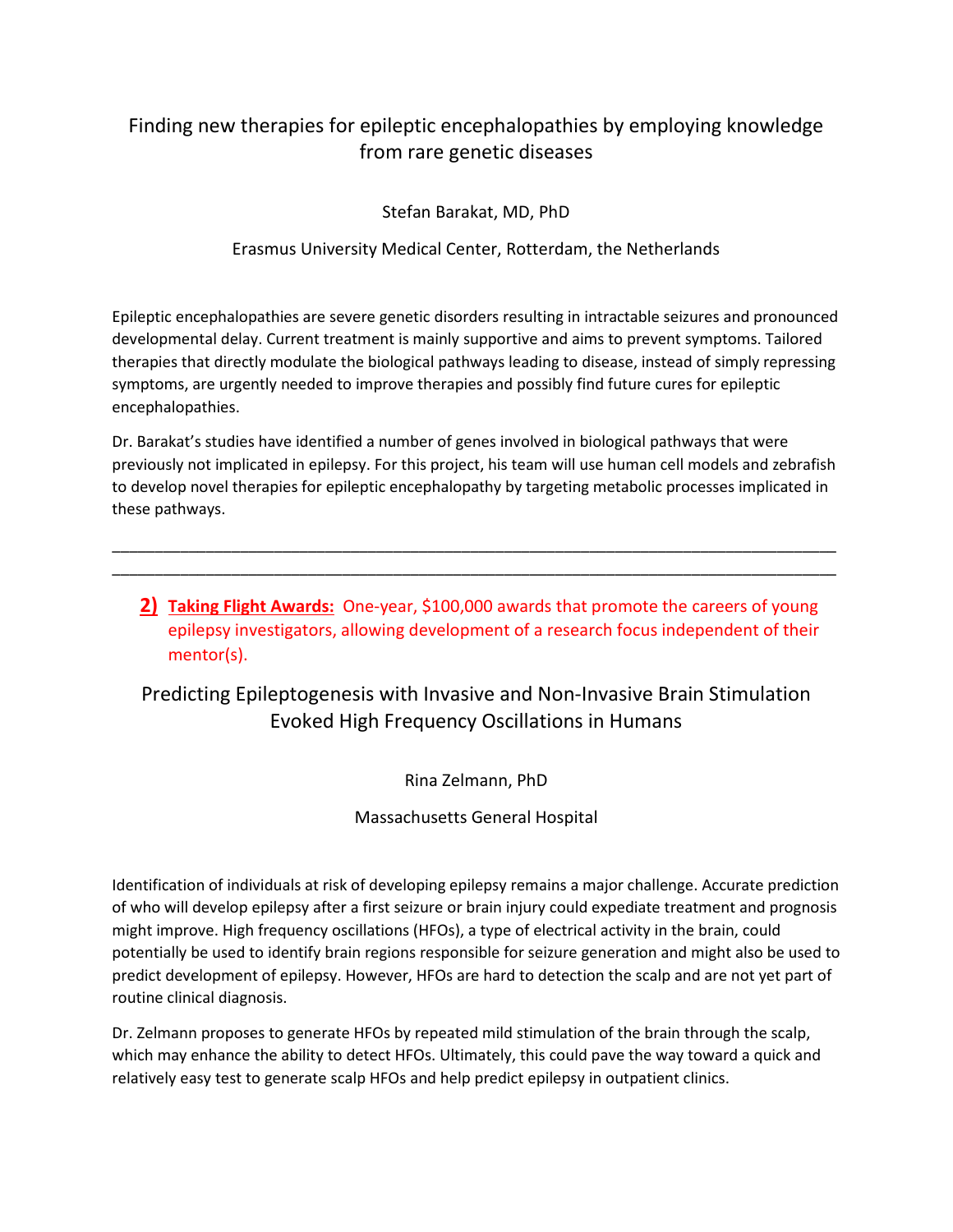## Harnessing Neuromodulation to Target Peri-ictal Dysfunction in Epilepsy

Joanna Mattis, MD, PhD

University of Pennsylvania

A seizure is a sudden burst of uncontrolled electric disturbance in the brain. How can this pattern arise abruptly from normal activity? In other words, how do seizures start? This fundamental question remains unanswered despite decades of research.

Dr. Joanna Mattis will study neuromodulatory neurons which are "master regulators" that control many functions in the brain. These neurons are located deep within the brain but connect with seizure-prone brain regions. Dr. Mattis will test whether these neurons coordinate the transition between normal brain activity and seizures, and whether activating these neurons can be therapeutic in epilepsy.

## The Gut Microbiota and Derived Metabolites Affect the Development of Epilepsy

### Ana Beatriz DePaula-Silva, PhD

### The University of Utah

Inflammation caused by viral infection of the central nervous system is associated with seizures and epilepsy but how inflammation can lead to seizures is not fully understood. Recent studies found that the various bacterial species in the gut, collectively called the gut microbiota, can impact inflammation as well as brain function.

In this project, Dr DePaula-Silva will study a mouse model of epilepsy caused by a viral infection to identify specific gut bacterial populations and molecules produced by the bacteria that may play a role in protecting the animals from seizure development.

If successful, the knowledge obtained from this study will allow for the development of novel therapies, including modification of gut microbiota or of specific molecules, to treat and possibly cure seizures/epilepsy.

\_\_\_\_\_\_\_\_\_\_\_\_\_\_\_\_\_\_\_\_\_\_\_\_\_\_\_\_\_\_\_\_\_\_\_\_\_\_\_\_\_\_\_\_\_\_\_\_\_\_\_\_\_\_\_\_\_\_\_\_\_\_\_\_\_\_\_ \_\_\_\_\_\_\_\_\_\_\_\_\_\_\_\_\_\_\_\_\_\_\_\_\_\_\_\_\_\_\_\_\_\_\_\_\_\_\_\_\_\_\_\_\_\_\_\_\_\_\_\_\_\_\_\_\_\_\_\_\_\_\_\_\_\_

**3) Catalyst Awards:** The CURE Epilepsy Catalyst Award (2 years / \$250,000) supports nimble development of data necessary to attract larger commercialization funding opportunities and is not intended to replace those opportunities.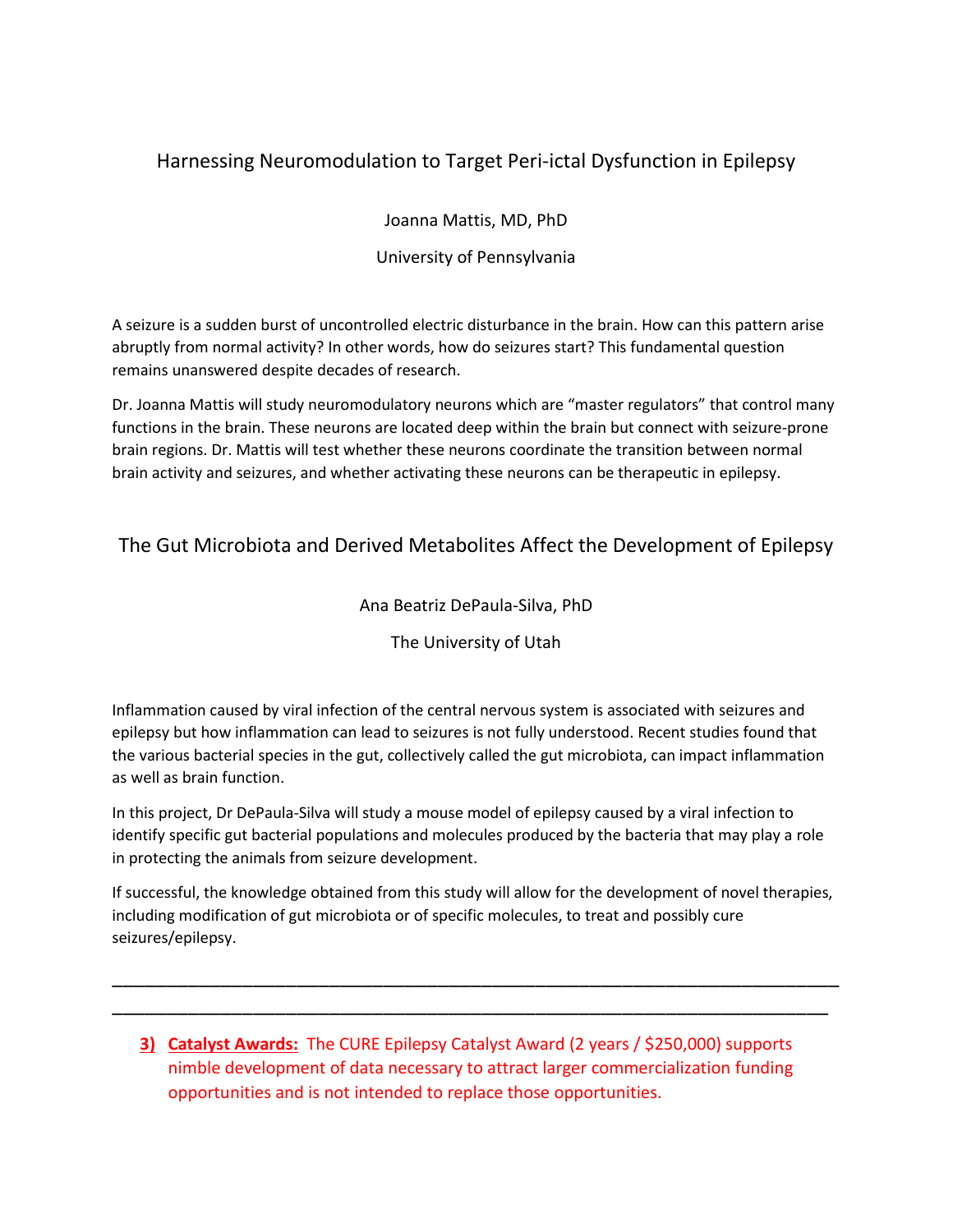## Safety and Efficacy of a Novel MicroRNA-Based Therapy for Epilepsy in a Translational Animal Model

### Rodrigo Gutierrez-Quintana, MVZ, MVM, DipECVN, MRCVS

#### University of Glasgow

Current treatments for epilepsy work mainly by reducing brain excitability. They fail to control seizures in many patients and must be taken repeatedly. Dr. Gutierrez-Quintana and his team propose to test a completely new class of drug targets for epilepsy called microRNAs. Instead of changing brain excitability, these naturally occurring molecules coordinate signaling processes inside brain cells by controlling expression of various genes. The team has previously found that, in brain tissue from people with temporal lobe epilepsy, there was a consistent increase in the level of one of these molecules called microRNA-134. The team developed an inhibitor of microRNA-134, called Ant-134, that when injected into mice and rats significantly suppressed seizures. Remarkably, Ant-134 has been shown to have potent and long-lasting anti-convulsant effects in numerous rodent models after a single dose.

Dr. Gutierrez-Quintana's team will now test the effects of Ant-134 in a population of dogs with naturally occurring drug-resistant epilepsy, an important step towards translating their findings into treatments for humans. If successful, this project will pave the way for human clinical trials for a treatment that has the potential of providing long-lasting seizure control after a single dose and may be even cure some forms of epilepsy.

## Action of Nav1.6 and Nav1.2-Specific Sodium Channel Blockers on Seizures in a Mouse Model of Pediatric Epilepsy

Ruth Westenbroek, PhD

### University of Washington

Dravet syndrome (DS) is caused by mutations in a specific type of protein called a sodium channel, and specifically, a protein called Nav1.1. These mutations impair the function of inhibitory neurons and alter the balance of excitation to inhibition, in favor of excitation. Many of the symptoms of DS are replicated in a genetic mouse model of the syndrome including thermally-induced seizures, spontaneous seizures, premature death, hyperactivity, severe cognitive impairment, and autistic-like behaviors.

Using their genetic mouse model of DS, Dr. Westenbroek's lab plans to test newly developed inhibitors that act on sodium channels called Nav1.6 and Nav1.2. These drugs may be beneficial over traditional sodium channel blockers with fewer side effects because they would specifically block sodium channels in excitatory neurons and improve the excitation-inhibition imbalance. With this grant, Dr. Westenbroek's team will test these drugs for efficacy on specific symptoms of DS such as thermally induced seizures, spontaneous seizures, and premature death. If these findings are validated, they could transform treatment of pediatric epilepsies by permitting development of improved therapeutic strategies for control of intractable seizures.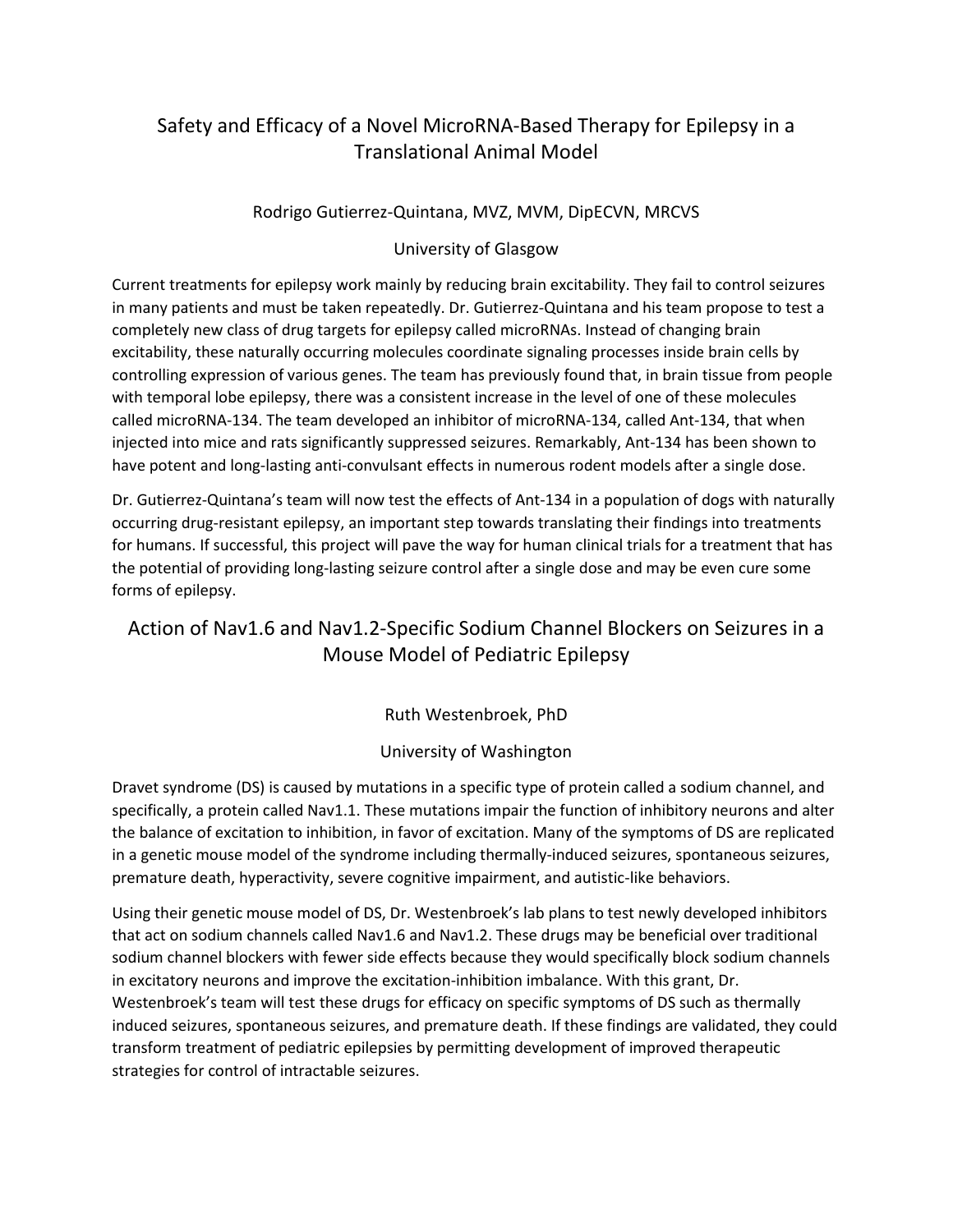**4) Federal Grant Research:** Investment continued with our U.S. Department of Defense research program focusing on post-traumatic epilepsy. In total, we invested an additional \$1.1 million in post-traumatic epilepsy as a result of traumatic brain injury.

**\_\_\_\_\_\_\_\_\_\_\_\_\_\_\_\_\_\_\_\_\_\_\_\_\_\_\_\_\_\_\_\_\_\_\_\_\_\_\_\_\_\_\_\_\_\_\_\_\_\_\_\_\_\_\_\_\_\_\_\_\_\_\_\_\_\_\_\_\_\_\_\_\_\_\_\_\_\_ \_\_\_\_\_\_\_\_\_\_\_\_\_\_\_\_\_\_\_\_\_\_\_\_\_\_\_\_\_\_\_\_\_\_\_\_\_\_\_\_\_\_\_\_\_\_\_\_\_\_\_\_\_\_\_\_\_\_\_\_\_\_\_\_\_\_\_\_\_\_\_\_\_\_\_\_\_\_**

**5) 2020 CURE Sponsored Research Conferences:** 2021 marked the return to CURE Epilepsy sponsoring conferences that bring together epilepsy researchers and enable learning opportunities and information sharing. During 2021, CURE Epilepsy provided sponsorship to four individual epilepsy focused conferences with an investment of \$30,000. We expect our sponsorship level to return to historical levels in 2022

\_\_\_\_\_\_\_\_\_\_\_\_\_\_\_\_\_\_\_\_\_\_\_\_\_\_\_\_\_\_\_\_\_\_\_\_\_\_\_\_\_\_\_\_\_\_\_\_\_\_\_\_\_\_\_\_\_\_\_\_\_\_\_\_\_\_\_ \_\_\_\_\_\_\_\_\_\_\_\_\_\_\_\_\_\_\_\_\_\_\_\_\_\_\_\_\_\_\_\_\_\_\_\_\_\_\_\_\_\_\_\_\_\_\_\_\_\_\_\_\_\_\_\_\_\_\_\_\_\_\_\_\_\_\_

## **Other 2020 CURE Epilepsy Program Service Accomplishments:**

### **EDUCATION ENRICHMENT FUND SCHOLARSHIP**

This program is a one-time scholarship (up to \$5,000) for those living with epilepsy, family members, or caregivers. These scholarships support coursework in scholars' chosen fields, so they can use their knowledge and skills to become agents of change in the epilepsy community. In 2021, ten scholarships were awarded for a total of \$50,000 that are detailed on our website.

### **SEIZING LIFE**

*Seizing Life*® is a CURE podcast and videocast aiming to inspire empathy, offer helpful stories, and give hope as we search for a cure for epilepsy. Listen as guests share stories and insights on living with and battling epilepsy. In 2021, 25 individual programs were completed. Please visit our website to see what topics were covered and watch items of interest.

### **WEBINARS**

Epilepsy experts discuss cutting-edge discoveries, research, and treatments in this free webinar series.

Available 2021 Webinars (see our website for more details):

- Post-Traumatic Epilepsy and Cognitive Training: Improving Quality of Life Through HOBSCOTCH
- SUDEP & The Heart: A Multi-System Approach to Understanding Electrical Disturbances
- Non-epileptic Seizures: Diagnosis, Treatment, and Management Strategies for Patients and their Families
- Aging and Epilepsy: Consequences and Comorbidities to Consider in Older Individuals
- Siblings and Severe Childhood Epilepsy: The Impact of Seizures on the Family's Mental Health
- Women's Health: Complex Interactions of Epilepsy, Medications, and Hormones